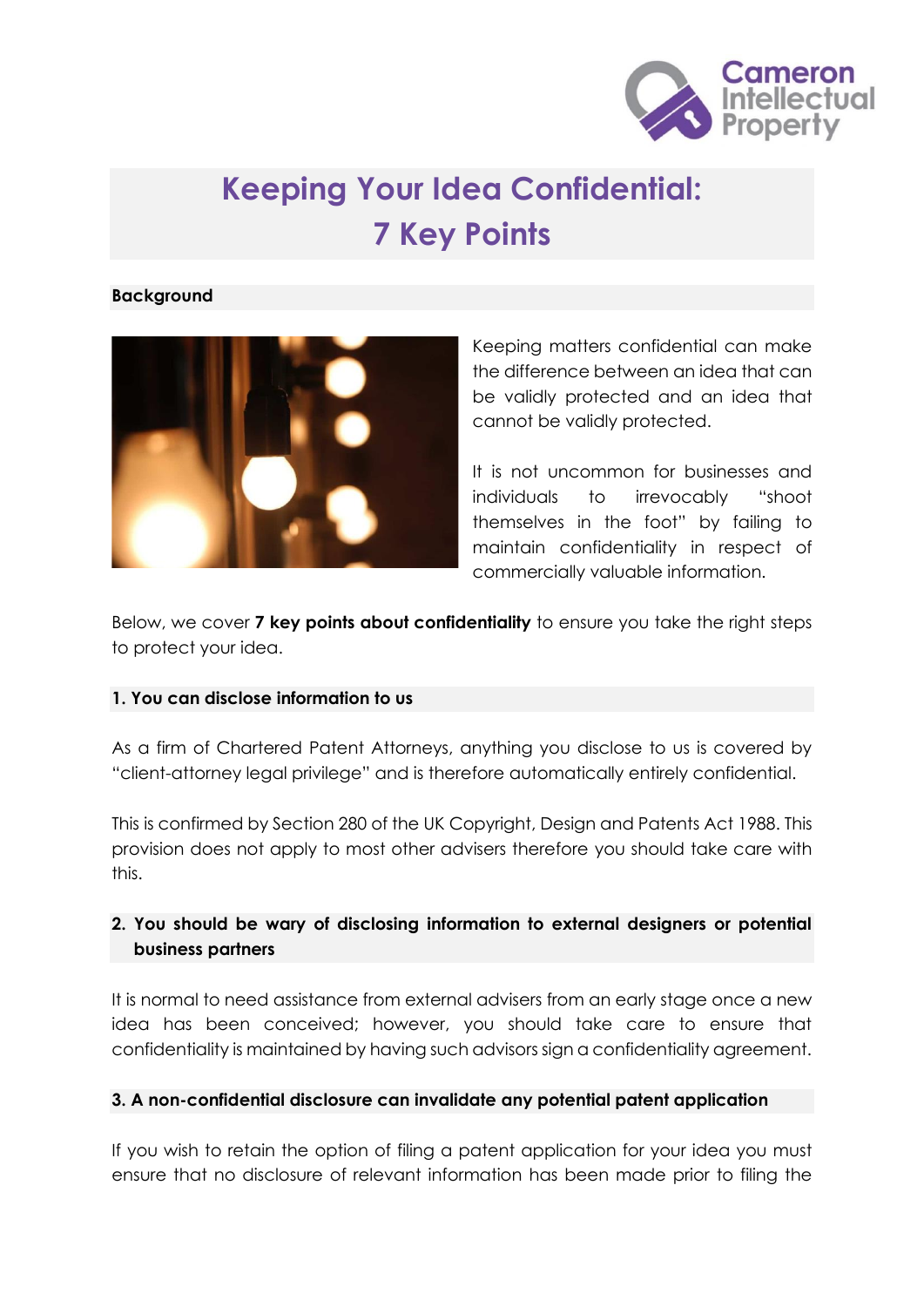

patent application. Failure to do so may be fatal to the validity of any granted patent rights. However, a confidential disclosure made prior to filing will not invalidate your patent application.

#### **4. Maintaining confidentiality does not need to be difficult**

Provided that it is properly addressed; maintaining confidentiality need not be complex or burdensome. A relatively straightforward confidentiality or "nondisclosure" agreement drawn up prior to disclosing the information to third parties is usually sufficient.

#### **5. It is often better to have a formal patent application on file first**

Having a confidentiality agreement in place does not guarantee that its terms will be respected. For this reason, although having one in place is vastly better than not having one in place, there are inherent risks involved in relying solely on confidentiality agreements to preserve the ability to obtain valid patent rights. It is generally far safer to have a formal patent application on file at an early stage prior to discussing a new idea with third parties.

#### **6. Registered design rights are different**

It is possible in some countries to obtain design registrations (not patents) even where a product has not been kept confidential so long as the application to register the design is filed within twelve months of the first disclosure. For example, Community Designs having effect throughout the EU may be obtained after the design in question has been disclosed by its designer (or its subsequent owner).

#### **7. You should mark items confidential**

At the very least you should mark any material which you consider to be confidential with the term "Confidential". This helps create an implicit understanding between the parties that the information is to be treated as confidential and is not therefore to be considered "public" information.